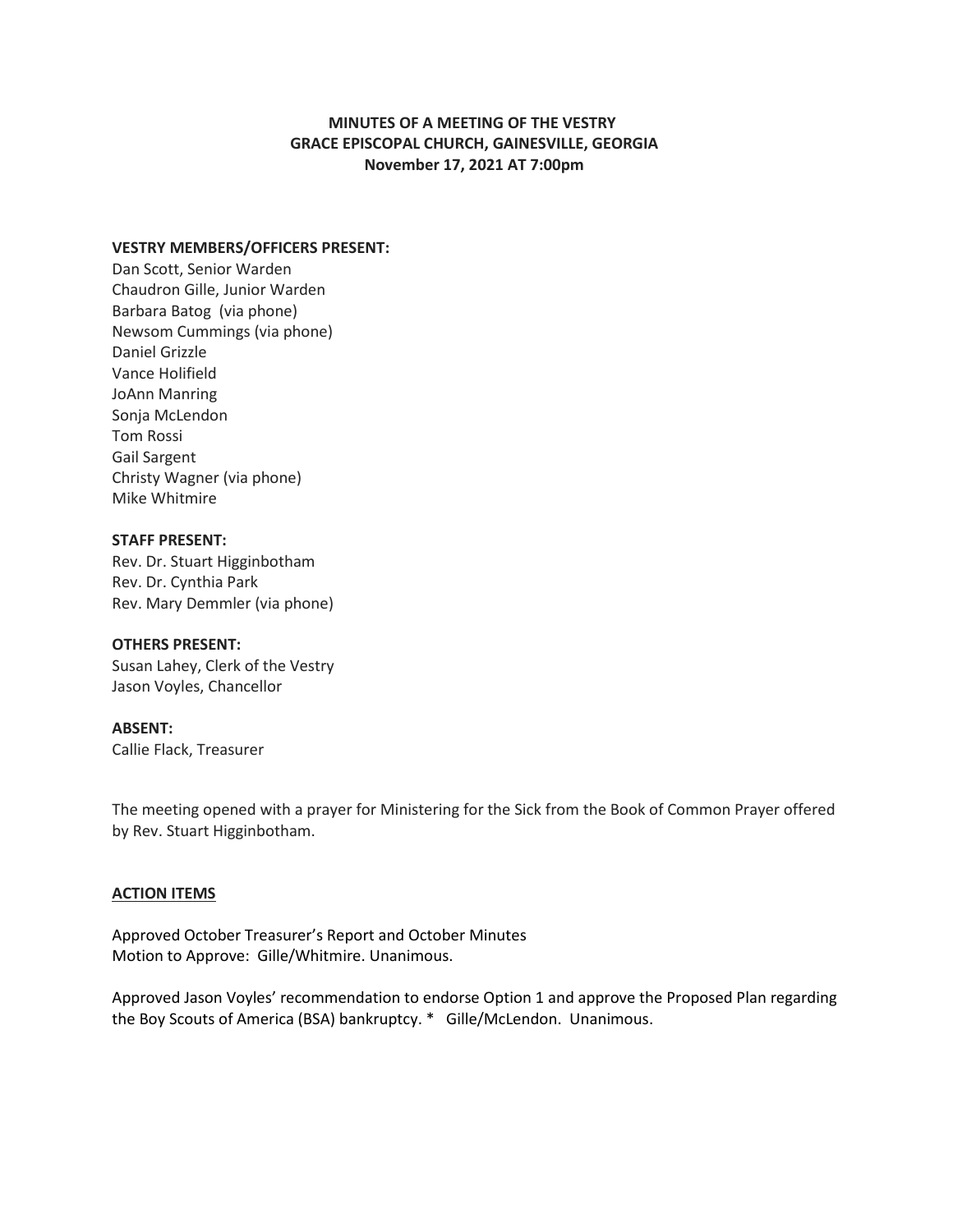### **OTHER BUSINESS**

- Jason Voyles met with the vestry to outline the three options presented to Grace Church as a Chartered Organization under the Chapter 11 Plan that has been filed by the BSA. Option #1 is the default option, meaning that if Grace takes no action, it will be deemed to have elected Option #1. Under Option #1, Grace will not have any rights in any BSA or local council insurance policies. Abuse victims would not be able to assert abuse claims against Grace for any abuse alleged to have occurred on January 1, 1976 or later (these would be covered by the Settlement Trust). Grace would remain liable for any abuse claims occurring prior to January 1, 1976. Grace would waive any claims it has against BSA or local councils. Grace would also release Hartford from all insurance or abuse-related claims. No one attending tonight's meeting was aware of any claims whatsoever. In a three-page memo to the vestry, Jason had stated that "I think it is prudent to afford Grace of the protection of the Settlement Trust for any claims arising January 1, 1976 and would not require Grace to make any contribution to the Settlement Trust. If Grace elects Option #1, it would not necessarily need to take any action. However, Grace has filed a Notice of Claim, so it is entitled to vote on the Proposed Plan. My recommendation is that Grace vote to approve the Proposed Plan and elect Option #1." \*Approved under **Action Items** above.
- Reba Page is continuing to explore 3 payroll processing companies: ADP, Paycheck and Gusto. The highest yearly fee would be Paycheck's amount of \$5296.
- Mike Whitmire reported that the stewardship campaign for 2022 is going well. As of today, we have received \$763,000 from 195 pledges. There is still \$345,000 in "pledge card value" (people who pledged in 2021). There have been 14 new pledges for a total of \$44,000. Fifty-two pledges increased from last year, and 13 are lower. Vestry members are continuing their calls to Grace members.
- Dan Scott and Kevin Boyd will be hosting two socials this weekend for Grace families up to the age of 49. The responses have been slow but they are hoping to having successful gatherings to engage this group.
- Scarlet Pendarvis, chair of the Vestry Nominating Committee, has announced a full slate of candidates to be chosen at the annual meeting in January. It was suggested that ballots be made available on the internet and around the church building in advance of the voting. The 12 candidates are: Nate Early, Julia Greene, Rob Jaeger, Beth Neidenbach, Sally Pittman, Nancy Richardson, Frank Rinker, and Stephanie Wells.
- Chaudron Gille opened a discussion on the School for Christian Practice. She is part of the second Sacred Ground Group, which is a group trying to find a way to emphasize the broader church's call to see how racial reconciliation is rooted in the Gospel. The consensus is that we need to figure out a way to hold two different spaces at this time: the traditional Sunday morning services and other non-traditional work.
- Gail Sargent spoke of the need for an updated church directory. This is an important priority for the parish, and work can begin when Reba is able to turn over the payroll responsibilities.